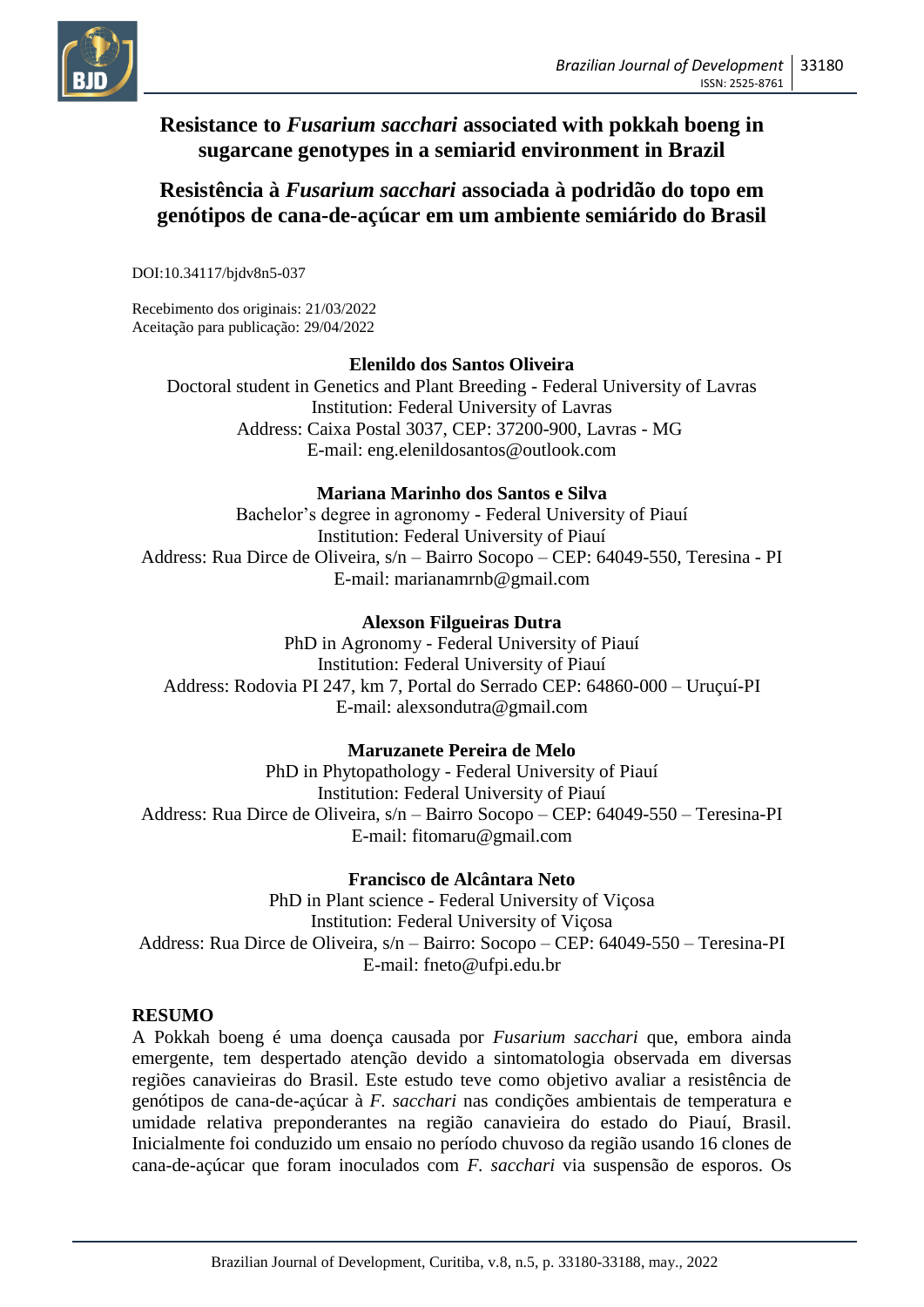

níveis de resistência foram estabelecidos por scores (de 0-5) de uma escala diagramática e posterior classificação mediante o índice de severidade da doença (ISD). Posteriormente, quatro clones de cana-de-açúcar com os menores e quatro com os maiores ISD selecionados previamente no primeiro ensaio foram submetidos a um novo ensaio durante o período seco da região, utilizando-se a mesma metodologia do primeiro ensaio. Ficou demonstrado que a agressividade do fungo se torna mais expressiva em alguns genótipos, em geral, quando as médias de temperaturas estão em torno de 34 <sup>0</sup>C e umidade relativa do ar em torno de 75%. Assim, no período seco do ano, correspondente ao período de junho a novembro, a incidência desta doença é praticamente nula mesmo para os genótipos mais suscetíveis. Assim, nossos resultados demonstram que, apesar de haver inóculo do patógeno presente na região, o desenvolvimento de *F. Sacchari* não causa danos significativos à cana-de-açúcar em virtude das condições ambientais que limitam à doença.

**Palavras-chave:** fitopatologia, incidência do patógeno, *saccharum* spp, severidade da doença.

### **ABSTRACT**

Pokkah boeng is a disease caused by *Fusarium sacchari* which, although emerging, has attracted attention due to the symptoms observed in several sugarcane regions of Brazil. This study aimed to evaluate the resistance of sugarcane genotypes to F. sacchari under the prevailing environmental conditions of temperature and relative humidity in the sugarcane region of the state of Piauí, Brazil. Initially, a trial was conducted in the rainy season of the region using 16 sugarcane clones that were inoculated with *F. sacchari* via spore suspension. Resistance levels were established by scores (from 0 to 5) on a diagrammatic scale and subsequent classification by the disease severity index (DSI). Subsequently, four sugarcane clones with the lowest and four with the highest DSI selected previously in the first trial were submitted to a new trial during the dry period of the region, using the same methodology of the first trial. It was demonstrated that the fungus aggressiveness becomes more expressive in some genotypes, in general, when the average temperatures are around  $34\,^0$ C and relative humidity of the air around 75%. Thus, in the dry period of the year, corresponding to the period from June to November, the incidence of this disease is practically null, even for the most susceptible genotypes. Thus, our results demonstrate that, despite the inoculum of the pathogen present in the region, the development of *F. sacchari* does not cause significant damage to sugarcane due to the environmental conditions that limit the disease.

**keywords:** disease severity, pathogen incidence, phytopathology, *saccharum* spp.

### **1 INTRODUCTION**

Sugarcane (*Saccharum* spp. hybrids) is an important crop to the economic and social development of the country, contributing to the production of sugar, alcohol and other derivatives, in addition to generating employment and income in several producing regions (GILIO; MORAES, 2016).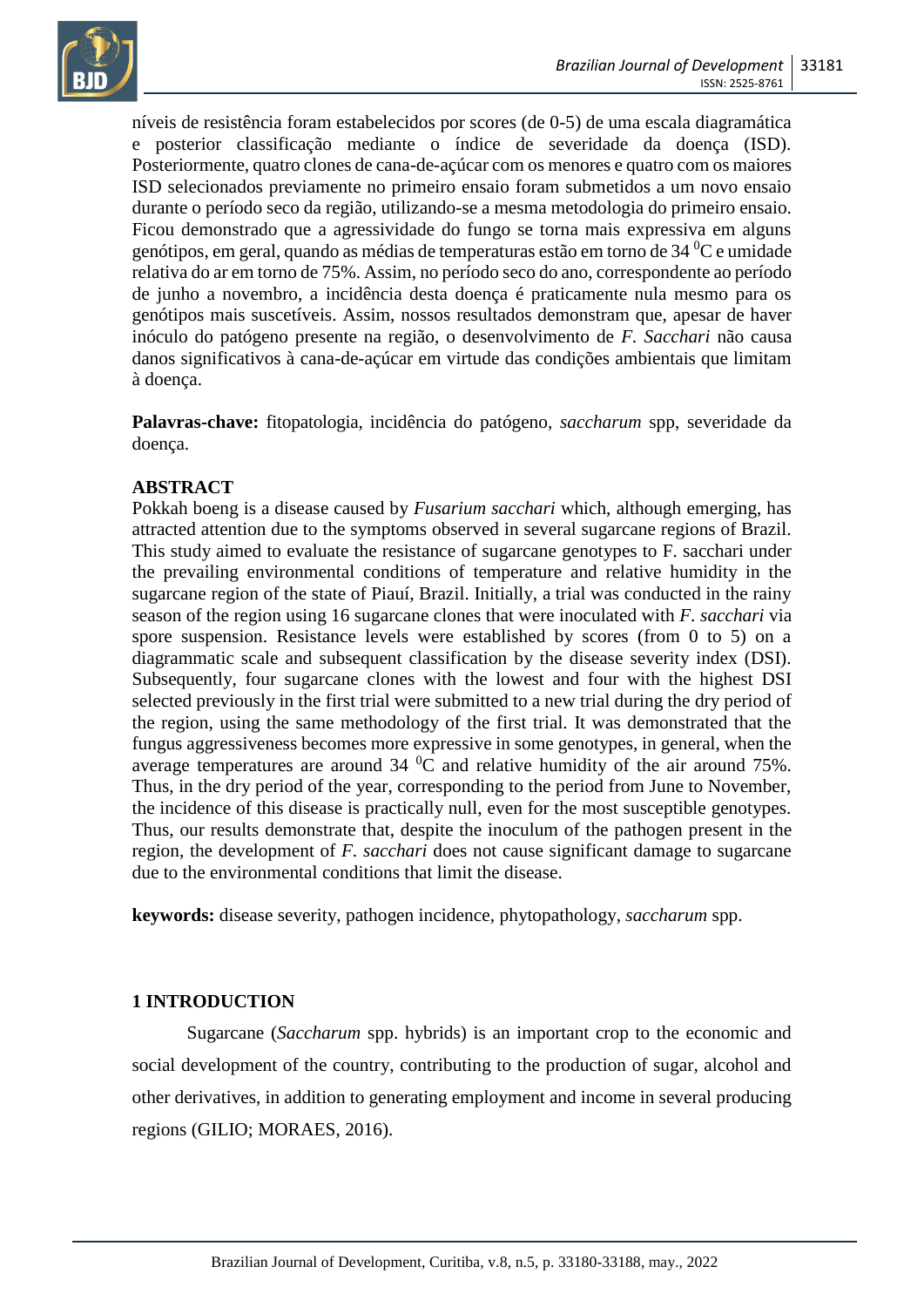

Pokkah boeng, caused by *Fusarium* spp. (WANG et al., 2016) has shown occurrences in several sugarcane areas around world, especially in Brazil and India, drawing attention to possible damage to the crop in the medium and long term (WANG et al., 2016; ZHANG; JEYAKUMAR, 2018; COSTA et al., 2019). There are studies to define the best conditions for the development of this fungus, however the literature shows divergence mainly due to the studies being conducted in different environments. Some studies show that there is a temperature range between 20-30 °C and relative humidity between 75-85% as being optimal conditions for the development of fungi of these species (ANURADHA et al., 2018). What demonstrate a very large spectrum of possible variation and the need for more assays.

Environmental variables are a key role on the manifestation of the disease and can have favorable, neutral or even negative results for the disease presence, considering that pathogens and plants have their own favorable environmental conditions for growth and development (HUA, 2013; VELÁSQUEZ; CASTROVERDE; SY, 2018). In particular, temperature affects the growth and development of the fungus and becomes the determining variable to favor the occurrence and development of diseases (COLHOUN, 1997). Therefore, it is necessary to study the process of manifestation of the disease in different environments.

Thus, the objective of this study was to previously screen for resistance of sugarcane genotypes to *Fusarium sacchari* and, later, to evaluate the incidence and development of the disease in a semi-arid region of northeastern Brazil.

### **2 MATERIALS AND METHODS**

This study was carried out in two stages under semi-controlled conditions of an agricultural greenhouse from the Department of Plant Science of the Federal University of Piauí, in Teresina-PI, Brazil, whose local altitude is 72 m, with a latitude of 5º02'34" S and a longitude of 42º47'01" W. The first stage was carried out from June 6 to October 17, 2020, and the second was implemented in the autumn-winter period (May 1st to August 19th, 2021) in order to prove the response of the contrasting genotypes for resistance to *F. sacchari* based on the screening resulting from the first trial.

The temperature records (maximum, average and minimum) and relative humidity of the air were computed daily through a thermo-hygrometer installed inside the agricultural greenhouse.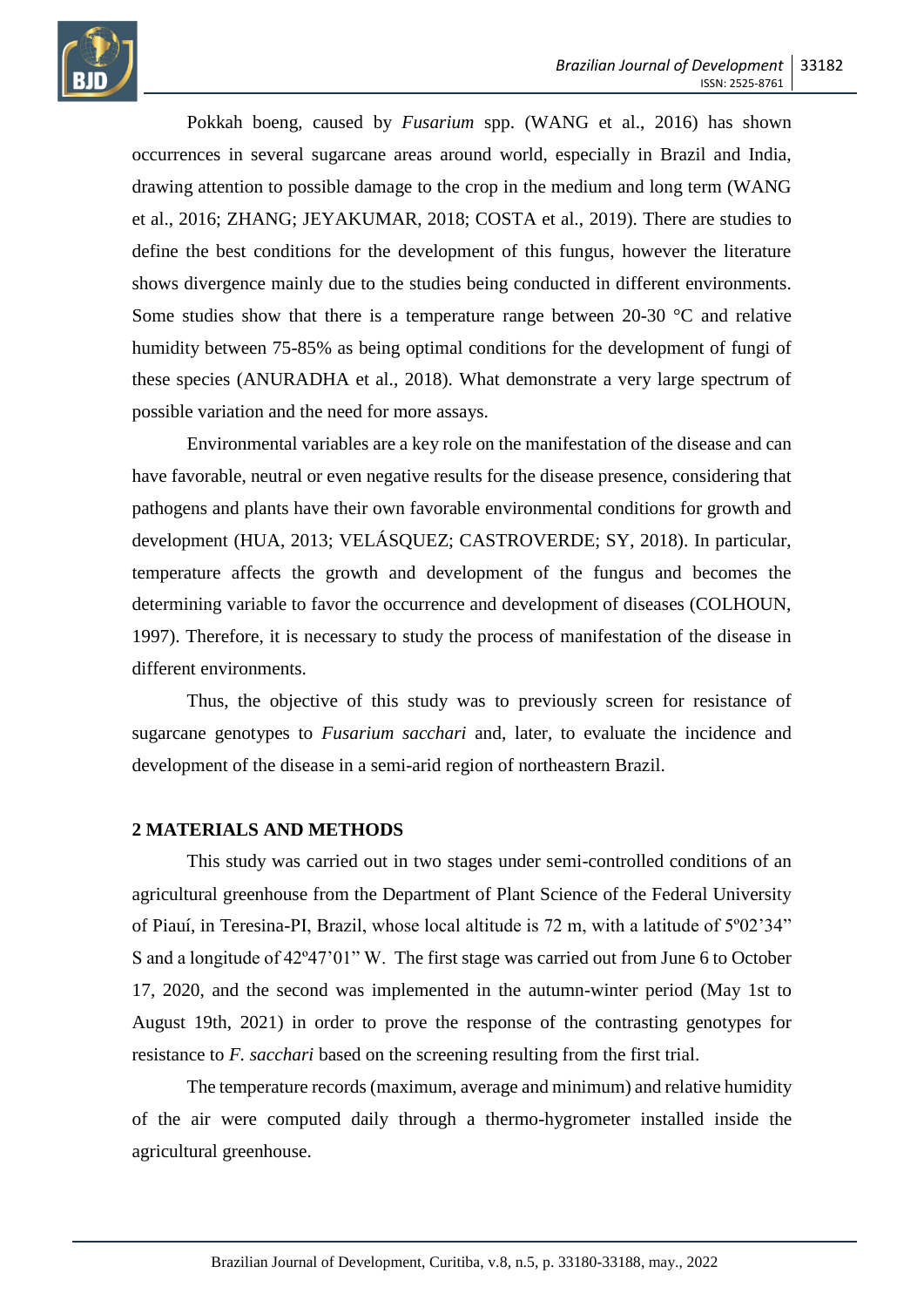

# 2.1 SCREENING FOR *FUSARIUM SACCHARI* RESISTANCE IN SUGARCANE **GENOTYPES**

A screening was performed on 16 sugarcane genotypes (Table 1) in order to identify genotypes resistant and susceptible to pokkah boeng caused by *F. sacchari*. The experiment was carried out in a randomized block design with 32 treatments and four replications, with the treatments represented by the sugarcane genotypes submitted to foliar inoculation with suspension of *F. sacchari* conidia, and the control plants of the respective genotypes received, in the meristematic region, only sterilized water.

| Code            | Genotype | Code | Genotype |
|-----------------|----------|------|----------|
| G <sub>01</sub> | RB04803  | G09  | RB05876  |
| G <sub>02</sub> | RB015935 | G10  | RB863129 |
| G <sub>03</sub> | RB867515 | G11  | RB021754 |
| G <sub>04</sub> | RB0449   | G12  | RB041443 |
| G <sub>05</sub> | RB975952 | G13  | RB0442   |
| G06             | RB05642  | G14  | RB036066 |
| G07             | SP933094 | G15  | RB977540 |
| G08             | RB027040 | G16  | RB92579  |

Table 1. List of sugarcane genotypes and respective encodings used in screening for resistance to pokkah boeng caused by *F. sacchari*

The trial was implanted in polyethylene pots with a capacity of 3.5 L of soil, through sugarcane grinding wheels containing a viable bud and treated with Trifloxystrobin® at 10% of the commercial formulation. The base fertilization was carried out based on a previous analysis of the soil, applying 150 mg dm-3 of nitrogen (N), phosphorus (P) and potassium (K), using ammonium sulfate, simple superphosphate and potassium chloride.

The spore suspension was prepared from the fungus grown in a Potato-Dextrose-Agar (B.D.A) type of culture medium and incubated in B.O.D with a photoperiod of 12 h and a temperature of  $25 \pm 2$  °C for 7 days. At 90 days after planting, with the exception of the controls representing each of the genotypes inoculated only with sterile water, the plants were inoculated with a spore suspension of *F. sacchari* at a concentration of 1.0 x 10<sup>6</sup> at the height of the cartridge, with the aid of a sterile 1mL insulin syringe (100UI) with a type 8 fixed needle, adapted according to the protocol by Wang et al. (2017). Only the control plants received sterile water, and 100 µL of spore suspension was applied to the other plants. The isolate COUFPI 65, previously identified by Carvalho et al. (2017),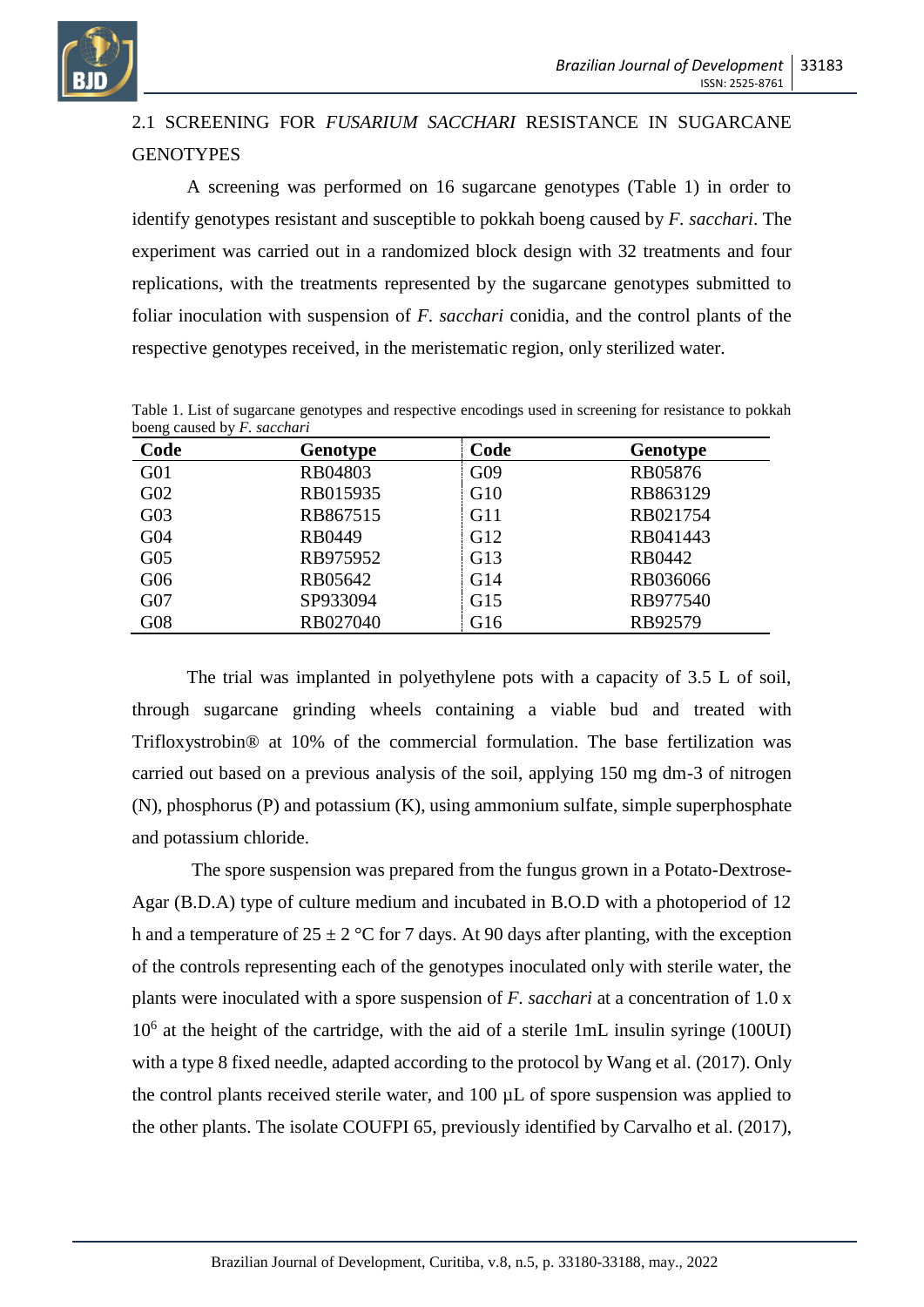

and used in this trial, is preserved in the Phytopathogenic Fungi Collection of the Phytopathology Laboratory of the Department of Plants Science/CCA-UFPI.

The evaluation of plants was performed 30 days after inoculation (DAI), using a diagrammatic scale described by WANG et al. (2016) following a scale of disease severity indices (DSI) as follows: grade 0 - Highly resistant (HR), defined as those with an  $DSI < 1.0$ ; grade 1 - Resistant (R), with an DSI from 1.1 to 5.0; grade 2 - moderately resistant (MR), with an DSI from 5.1 to 10.0; grade 3 - moderately susceptible (MS), with an DSI between 10.1 to 15.0; grade 4 - susceptible (S) with DSI between 15.1 and 20.0; and grade 5 - highly susceptible (HS), considering  $DSI \geq 20.1$ . To obtain the DSI, the formula  $DSI = \sum (ni x vi) / N x 100\%$  is applied, where n refers to the number of culms evaluated with a grade, v is the grade, and N is the total number of plants observed.

# 2.2 CONTRASTING GENOTYPES SUBJECTED TO CONDITIONS OF HIGH TEMPERATURE AND LOW RELATIVE HUMIDITY

In the second trial, the four genotypes with the highest incidence and the four with the lowest incidence of *F. sacchari* were submitted to a new inoculation, this time in the dry season to verify if they would maintain the same level of resistance. The experimental design established for this trial was similar to the first one, changing only the number of treatments that was reduced by half (16 treatments).

### **3 RESULTS AND DISCUSSION**

Our results showed that even in humid weather conditions for the study region, conditions are not stable for long enough for the fungus to have full development, there is a large oscillation in temperature and relative humidity. Regarding the symptoms of the test in the wet period, the maximum temperatures reached averages that ranged from 37 to 40  $^{0}$ C. These are very high temperatures, when related to lowest relative humidity (MOHSEN; JANABI; JEBOR, 2016). Studies in this direction have already shown that no disease development was observed for temperatures above 40 °C (VISHWAKARMA et al., 2013). Visual symptoms can be seen as small necrotic halos at the inoculum point (Figure 1A-E) and initial symptoms of chlorotic central in leaf base, as well as leaf curling and wrinkling. Costa et al. (2019) report similar symptoms, with the presence of reddish black stripes, chlorosis and necrosis, as well as curling and reduction of leaf area, top and stem rot. It is possible to observe (Figure 1G-H) that the symptoms progressed to lesions in the form of lens and reddish strip in the central vein of the leaf. In more advanced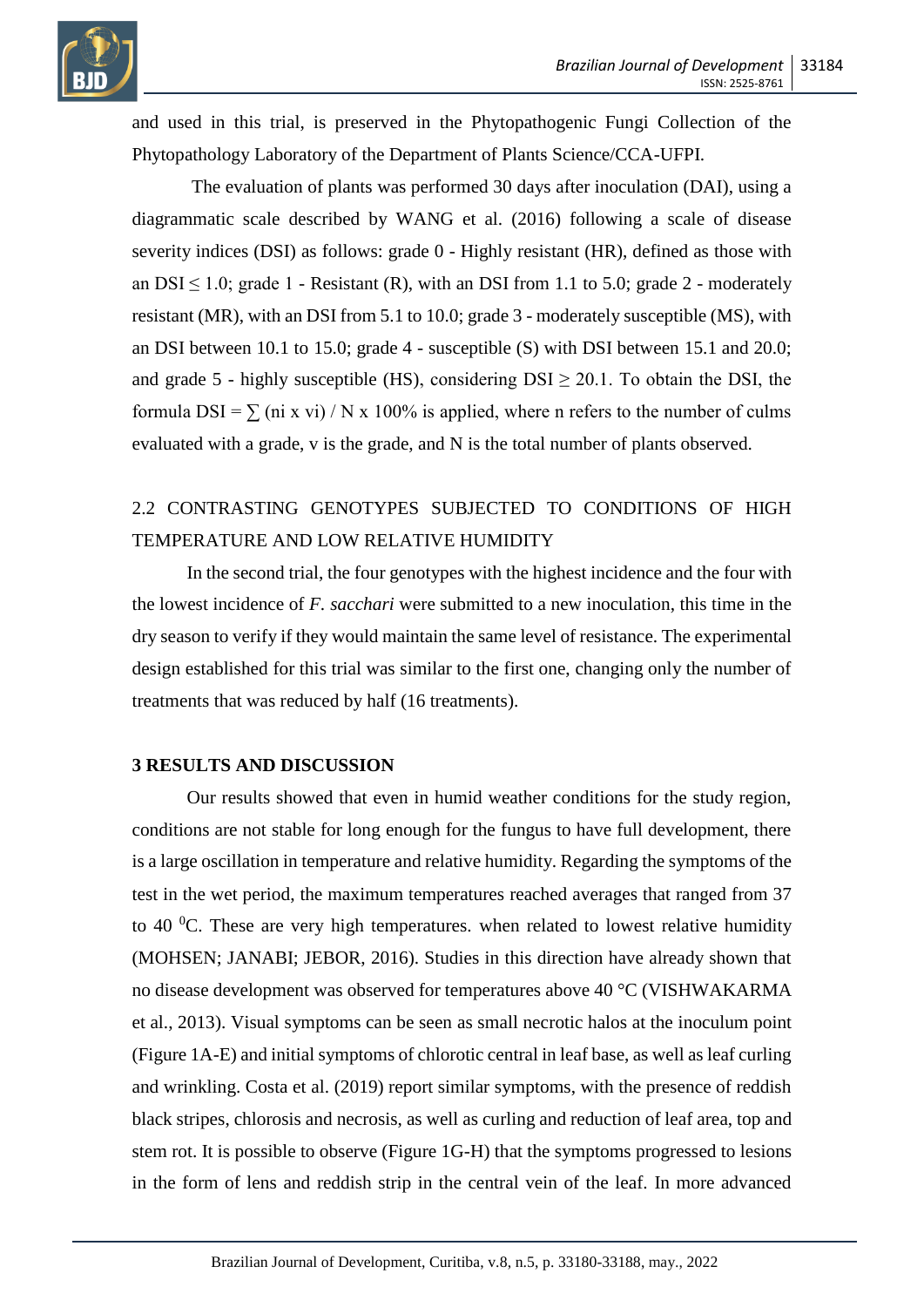

symptoms, at 14 days after inoculation, the central leaves showed damage throughout the leaf blade, in addition to cracks and lesions in the leaf tissue. In Figures 1H and I, it is possible to observe the progress of the disease that culminates in the death of the leaf.

Figure 1 - Stages of pokkah boeng throughout the experiment. A to E: initial symptoms in genotypes G15, G7 and G16; chlorotic base and wrinkling with slight torsion in G7 and G5, respectively; F to I: death of the central leaf of G10; G and H: progression of leaf limb laceration; J: external view and cross-section of G10, L and M: knife-cut in G03 and G05; N and O: knife-cut with twisted culms for G05.



The results of the second experiment (Figure 2), during the dry period of the year, some plants, as in the first experiment, showed some levels of disease expression. However, due to conditions of high temperature and low relative humidity, the progression of symptoms was suppressed. As seen, some plants, as in the first experiment, showed some level of disease expression.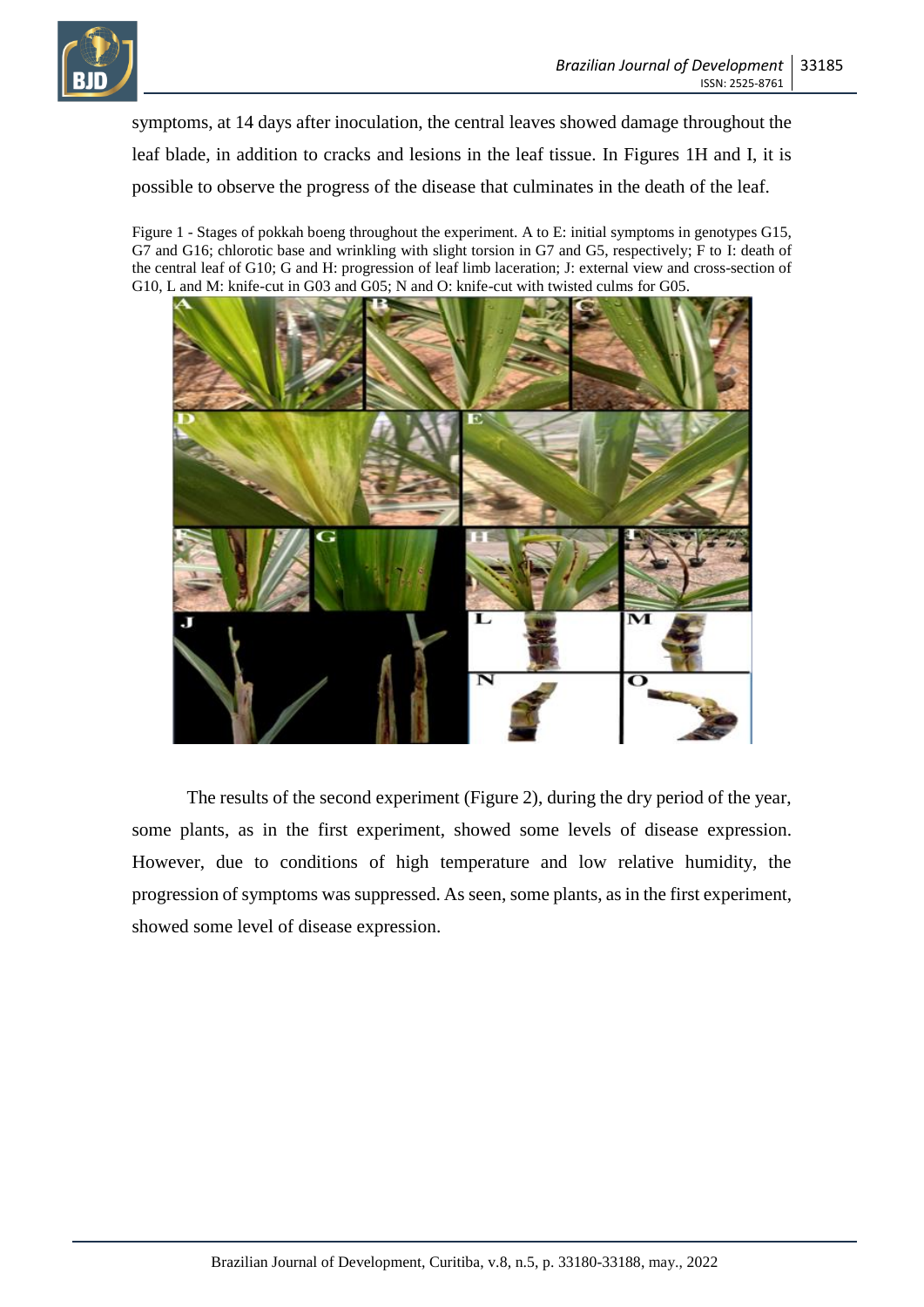

Figure 2 – Initial and final stages of the genotypes selected in the first phase and submitted to a new experiment under the same conditions in the following year. A to D correspond respectively to G12, G11, G09, G05 with initial symptoms at 14 days, E to G, symptoms at 21 in G12, G14; H and I: G12, G04, G05.



However, due to conditions of high temperature and low relative humidity (Figure 3), the progression of symptoms was suppressed. When considering the climatic conditions of this period, the averages reached a high peak in the last months of evaluation. This allied to the record of lower relative humidity either.

Such suppression can be explained by the high temperatures measured at this time of year, especially in the second half of the year, where it is observed that from July onwards, the average temperature had a drastic increase and the relative humidity decreased significantly. These two conditions were already expected for the second semester, where high temperatures and low relative humidity are common in the region from the month of July onwards (Figure 3).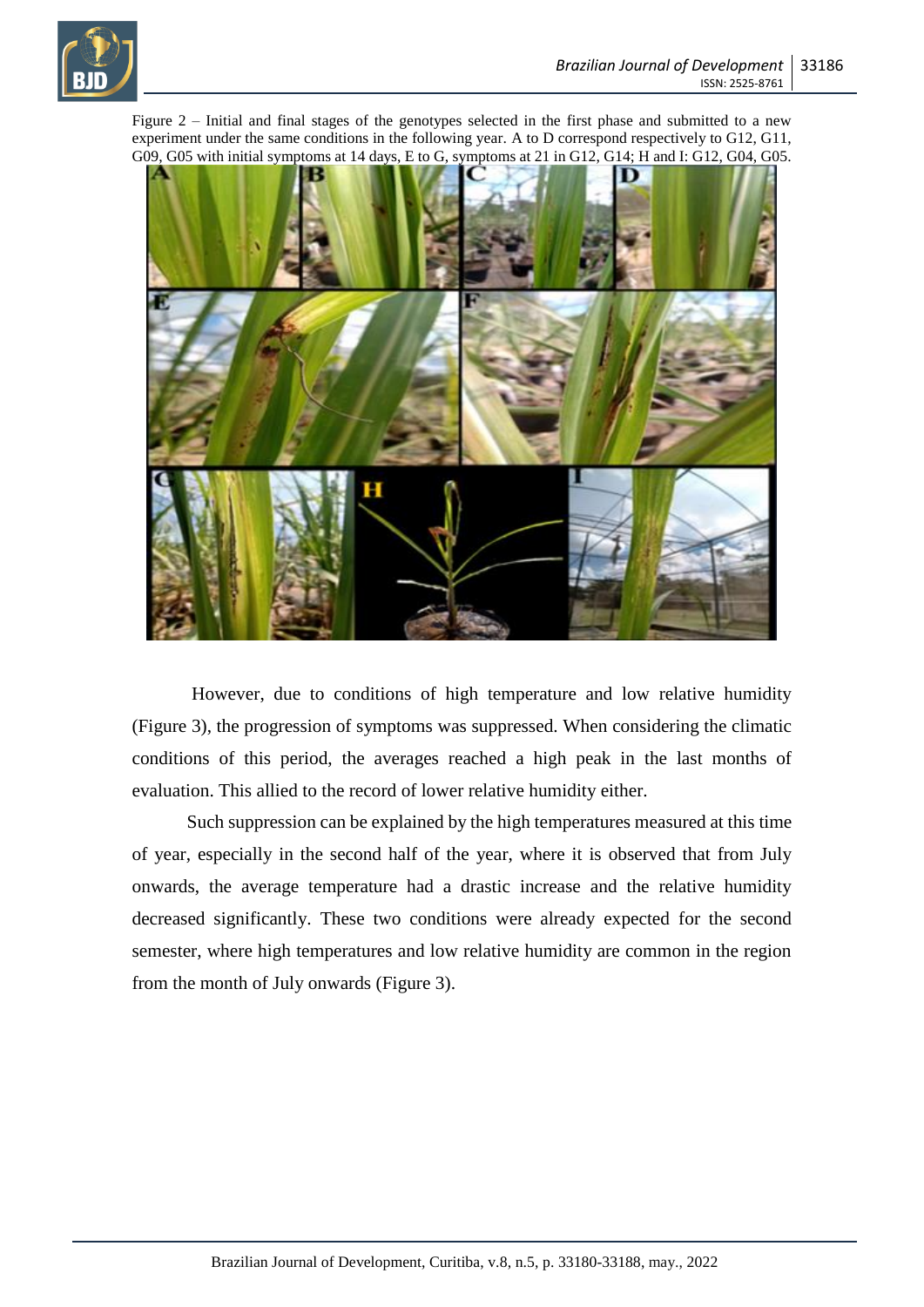



Figure 3 - Data on average, minimum, maximum temperatures and minimum relative humidity (secondary

This factor is an ally so that this disease does not cause significant damage to the sugarcane crop in this study region. In general, our results allow us to infer that BP expression does not evolve when the etiological agent is inoculated into sugarcane under the environmental conditions described in this study.